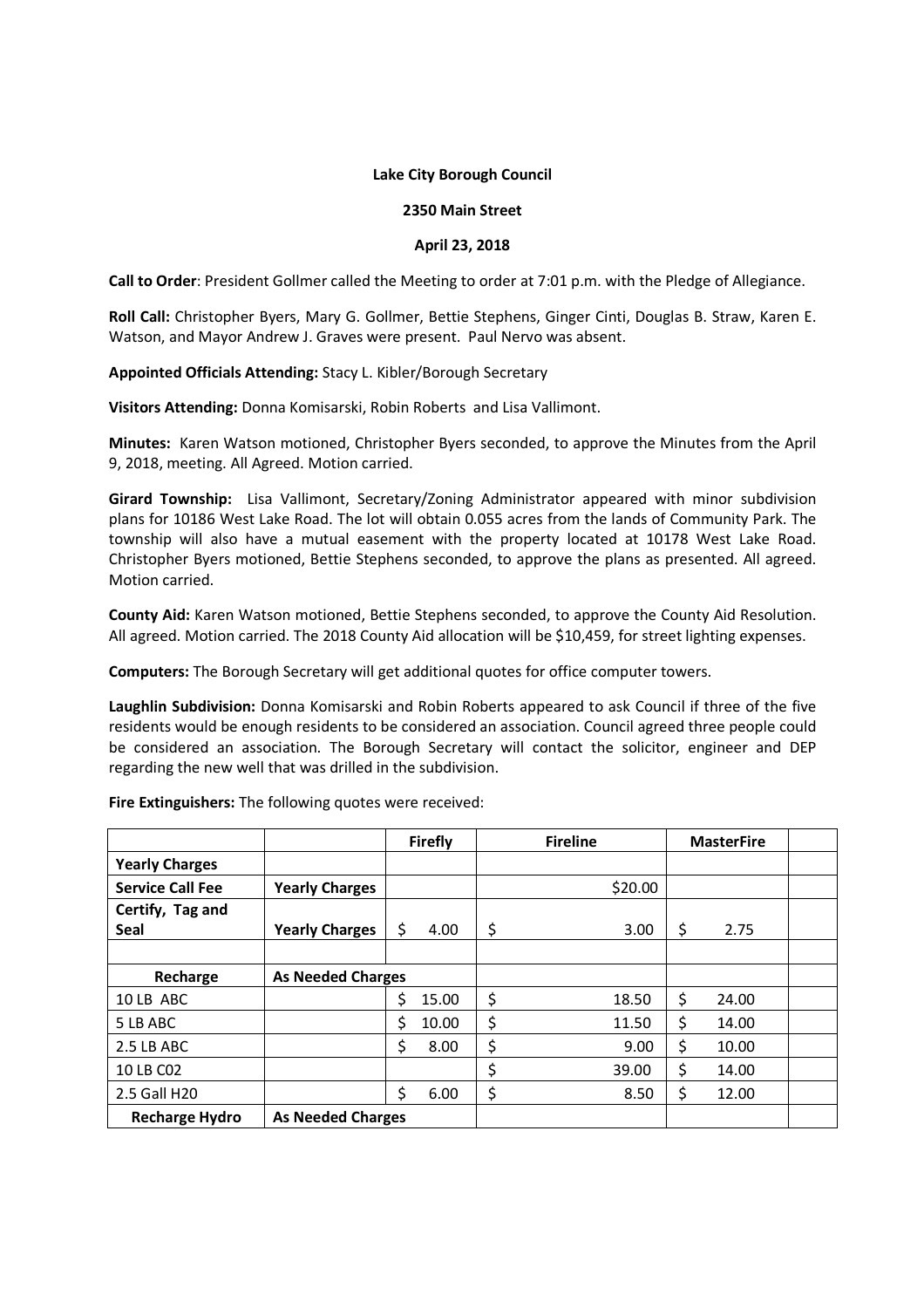| 10 LB ABC                 |                 | \$<br>12.00 |                      | \$<br>14.00  |      |
|---------------------------|-----------------|-------------|----------------------|--------------|------|
| 5 LB ABC                  |                 | \$<br>12.00 |                      | \$<br>14.00  |      |
| 2.5 LB ABC                |                 | \$<br>12.00 |                      | \$<br>14.00  |      |
| 10 LB C02                 |                 | \$<br>25.00 | \$<br>13.00          | \$<br>18.00  |      |
| 2.5 Gall H20              |                 | \$<br>6.00  | \$<br>8.50           | \$<br>18.00  |      |
|                           | When            |             |                      |              |      |
| <b>New Extinguishers</b>  | <b>Required</b> |             |                      |              |      |
| 2.5# ABC                  |                 | \$<br>34.95 | \$<br>31.00          | \$<br>32.00  |      |
| 5# ABC                    |                 | \$<br>46.95 | \$<br>46.00          | \$<br>54.00  |      |
| 10abc                     |                 | \$<br>66.95 | \$<br>66.50          | \$<br>89.00  |      |
| 5# co2                    |                 | \$139.95    |                      |              |      |
| 10 Co2                    |                 | \$186.95    | \$<br>192.00         | \$<br>202.50 |      |
| 2.5 Gal Water             |                 | \$102.95    | \$<br>95.00          |              |      |
|                           | When            |             |                      |              |      |
| <b>Service Parts</b>      | <b>Required</b> |             |                      |              |      |
| Service Collar            |                 | \$<br>1.00  |                      |              |      |
| Service Safety Seal       |                 | \$<br>1.00  |                      |              |      |
| Gauge                     |                 | \$<br>5.95  |                      |              |      |
| Pull Pin                  |                 | \$<br>1.00  |                      |              |      |
| NFPA HAZ-Mat Label        |                 | \$<br>1.00  |                      |              |      |
| Nitrogen Label            |                 | \$<br>1.00  |                      |              |      |
| Co2 Label                 |                 | \$<br>1.00  |                      |              |      |
|                           | When            |             |                      |              |      |
| <b>6 Year Maintenance</b> | <b>Required</b> |             | Included in recharge |              |      |
| 2.5# ABC                  |                 | \$<br>15.00 |                      | \$<br>9.00   | each |
| 5# ABC                    |                 | \$<br>15.00 |                      | \$<br>12.00  | each |
| 10#ABC                    |                 | \$<br>15.00 |                      | \$<br>20.00  | each |
| 10#CO2                    |                 |             |                      |              |      |
| 2.5G H20                  |                 |             |                      |              |      |
| <b>Warranties</b>         |                 |             |                      |              |      |
| New Extinguishers         |                 | 2 Year      | 6 year               | 6 Year       |      |
| Recharged                 |                 | 1 year      | 1 year               | 6 Year       |      |
| Repairs                   |                 | 1 year      | Vary                 |              |      |
|                           |                 |             |                      |              |      |

Douglas Straw motioned, Ginger Cinti seconded, to accept the quote from Master Fire for the annual fire extinguisher inspection and maintenance. All agreed except Karen Watson who abstained. Motion carried.

**Keystone Drive:** Council agreed an excavator could be rented to finish the Keystone Drive ditch, and to fix the catch basins at the corner of Southpark Drive and Maple Avenue, and the catch basin at the corner of Penn Street and Maple Avenue. A precast catch basin will replace the current catch basin at the corner of Maple Avenue and Penn Street.